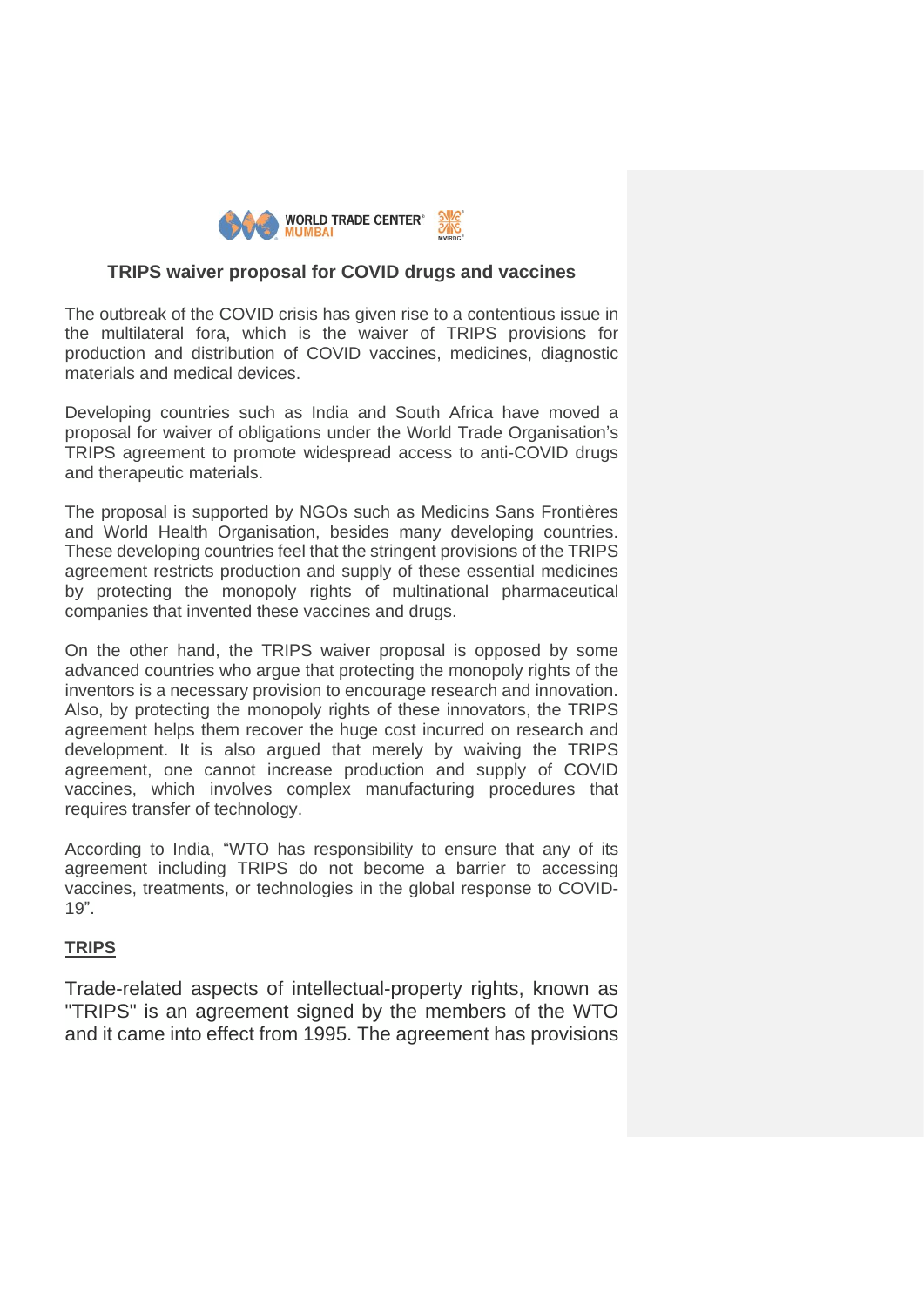| <b>MUMBAI</b> | <b>WORLD TRADE CENTER®</b> |  |
|---------------|----------------------------|--|
|               |                            |  |

for safeguarding trademarks, designs, inventions and other intangible goods in global trade.

Article IX of the WTO Agreement (also known as Marrakesh Agreement), allows member countries to apply for waiver of provisions under any agreement of the WTO under exceptional circumstances.

This is not the first time that member countries have applied for waiver of TRIPS provisions in the WTO. In 2003, WTO members reached a consensus to allow member countries producing generic version of the patented drugs under compulsory licensing regime to export them to countries that do not have manufacturing capacity.

Under the WTO Agreement, proposal for waivers should be submitted to the TRIPS Council, where members will hold formal and informal discussions to reach consensus on the proposal. After reaching consensus on the proposal, the final decision will be taken formally at the Ministerial Conference, or the General Council, which acts on behalf of the Ministerial Conference.

In case there is no consensus among the member countries on the waiver proposal, it is put for voting. The proposal has to get vote of 75% of the members to be adopted formally by the WTO.

Currently, informal and formal negotiation is going on among WTO members at the TRIPS Council. The outcome of these negotiations will be discussed at the WTO General Council, which will meet on 20-21 July, 2021. Considering the urgency to scale up manufacturing and distribution of vaccine, all the member countries should expeditiously reach consensus on this proposal, rather than waiting for the Ministerial Conference, which is scheduled to begin from November 30, 2021.

## **Notifications**